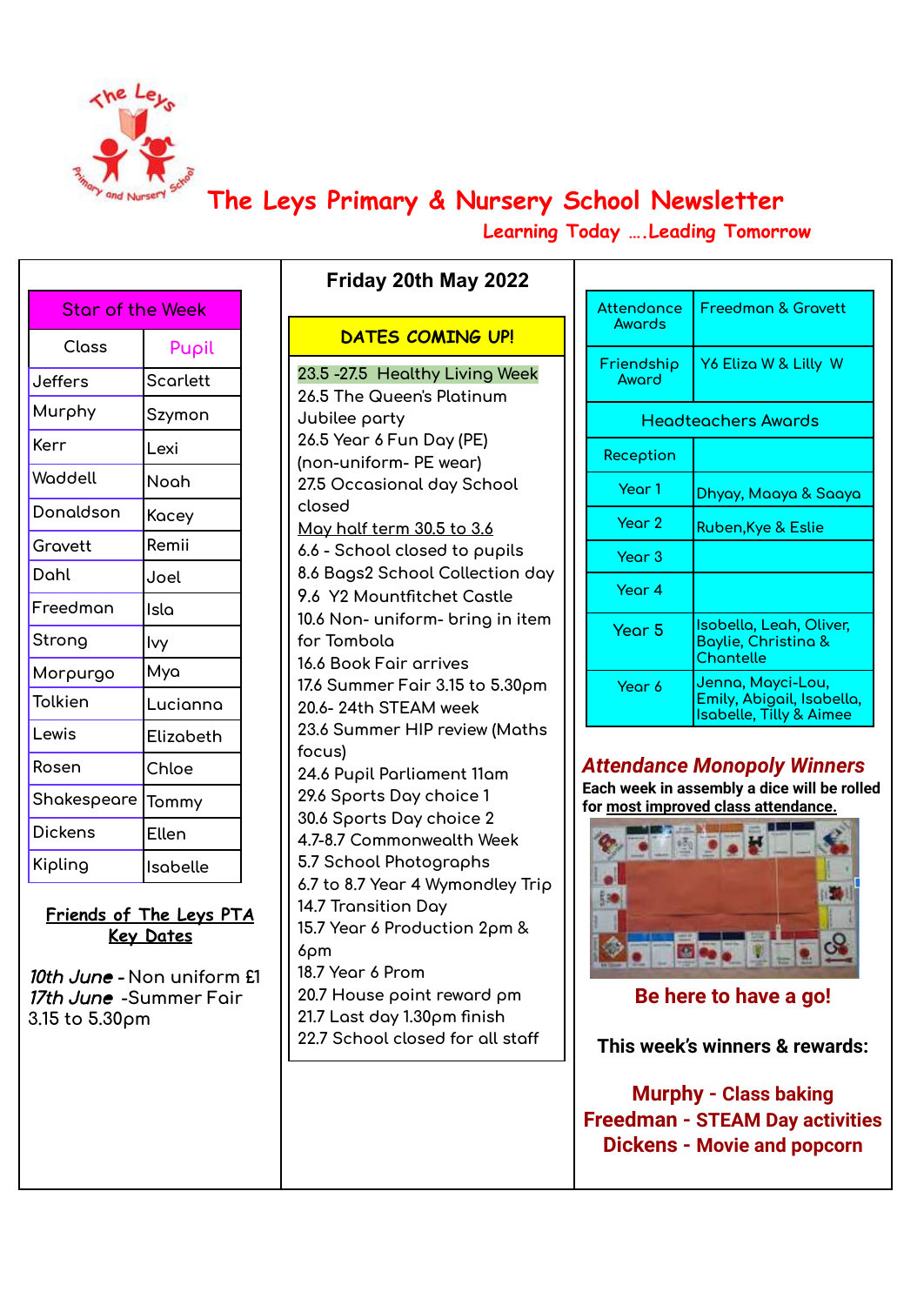



**Across the school there have been a number of exciting D&T projects being carried out.**

**In Year 6 the children have been developing their wood work**

**skills. They have been cutting and joining wood to create pin cameras. The children were able to reflect and evaluate on their projects explaining what went well and how they would improve it if they were to complete a similar project again.**

**In Year 4 children have been creating shell structures. They were able to use their knowledge of 3D shapes to create nets and develop these into structures. The**

**children created these structures to run alongside our recent STEAM week.**

### **CLASS OF THE WEEK**



**This week Rosen class have been celebrating French week and have been learning lots about France and learning lots of new words/sentences in french. They even did their PE lesson with Mr Byford in french, counting and describing their equipment using french words such as grand, petit and juane. To add to all the french fun, the children got to try some traditional french bread! It was delicious! Thank you to** Tesco **who donated the jam and butter. Thank you to** Simmons Bakery **who provided the French sticks for the entire school to enjoy !**



|  |  |  |  | <b>\Empathy   Inclusivity  </b> Respect   Aspirations   Determination   Empowerment |  |
|--|--|--|--|-------------------------------------------------------------------------------------|--|
|--|--|--|--|-------------------------------------------------------------------------------------|--|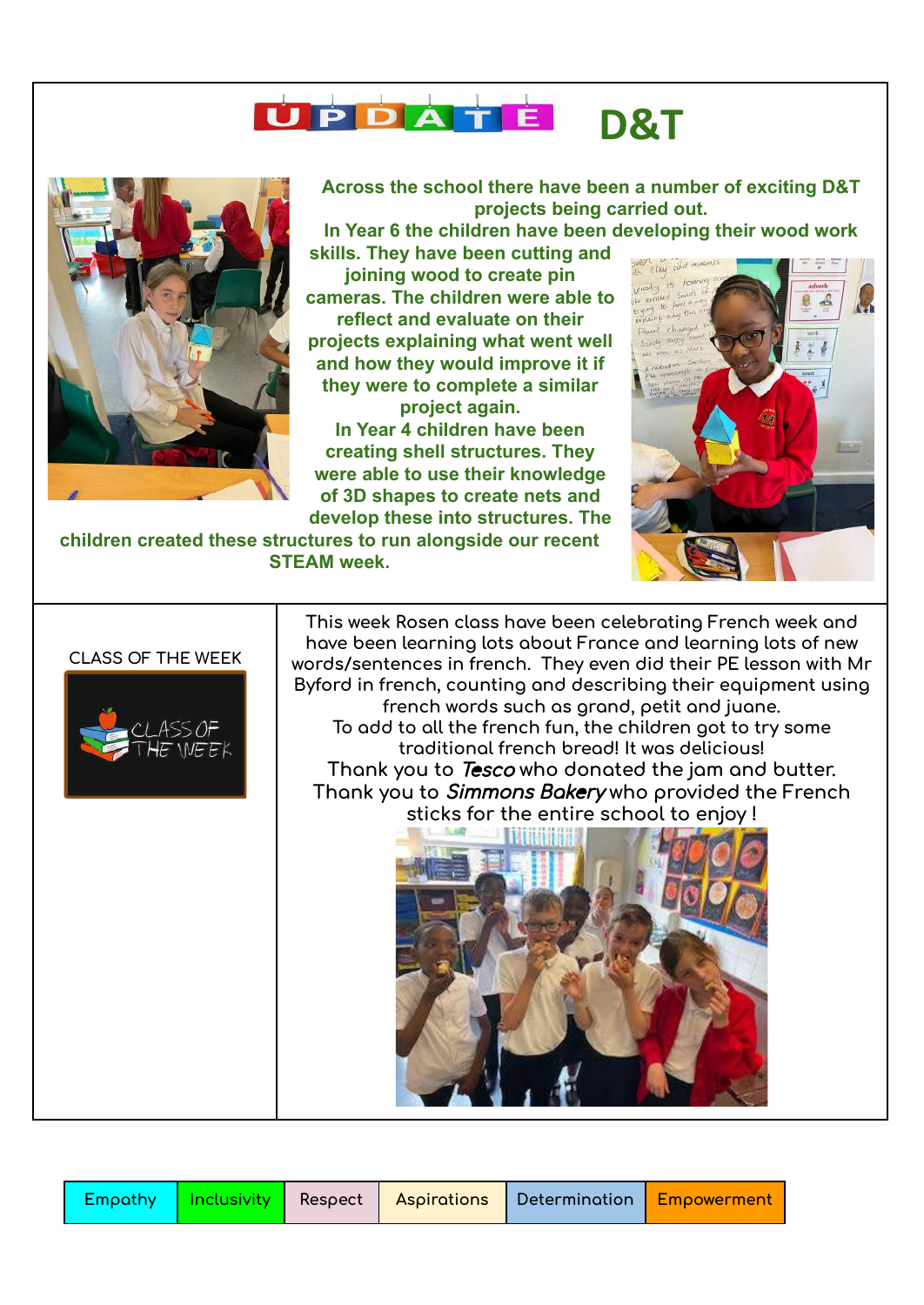

**Class: Tolkien Pupil: Marcus T**

# **Your Best Holiday - Paradise Island**

This majestic island will be your favourite holiday ever once you start exploring. Are you stressed? Bored? Fed up with work or feeling under the weather? This is the most perfect place for you!

# **Spiritual, Moral, Social, Cultural and British Values**

This week in Reception the children have enjoyed learning all about France. They tried a selection of french food including crêpes with a range of toppings, pain au chocolat and croissants. We have been answering the register by saying bonjour as well as learning the song Frere Jacques.

The children created their own version of Matisse The Snail as our french artist of the week .







The Leys School has been awarded the Healthy Young Minds in Herts kitemark. This accreditation is designed to support schools to develop their own whole-school approach to improving mental health and emotional wellbeing. For a school to be awarded with the Healthy Young Minds in Herts kitemark they need to demonstrate reflective practice with clear actions on how to develop their good practice and have a clear plan about how to address any gaps. Within the school's plan we had to demonstrate how we manage mental health and wellbeing in 11 key areas, including identifying, targeting

and supporting children with needs. The evidence was reviewed and discussed in a multi-agency panel with representatives from Public Health, Public Health Nursing Service, School representatives, Educational Psychologists, Herts for Learning and Strategic Leads for Mental Health in schools. The feedback given included the comments

- The Leys' Curriculum was amazing
- The evidence provided illustrated our strength and commitment to mental health
- We are proactive in addressing mental health in our school community

The kitemark accreditation is one step in a process and an on-going developmental journey to support awareness and the wellbeing and mental health of all in our community.

|  |  |  |  |  | Empathy   Inclusivity   Respect   Aspirations   Determination   Empowerment |
|--|--|--|--|--|-----------------------------------------------------------------------------|
|--|--|--|--|--|-----------------------------------------------------------------------------|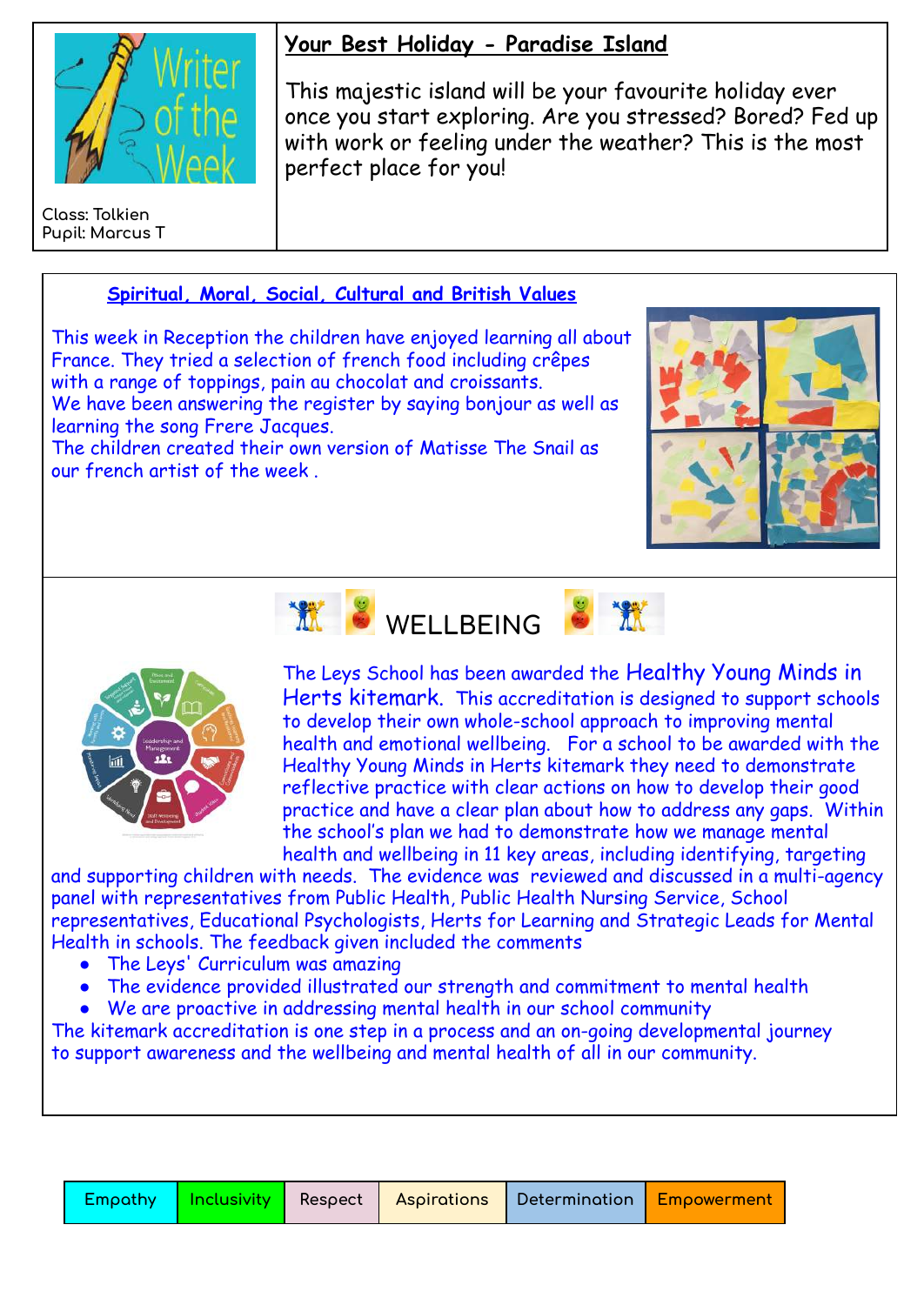# **The Leys Have Talent**

Paris, in year 4, has recently performed in her first ever dance show. She attends Molly Vickers dance school and takes part in ballet classes.

Recently, she has completed a three night run of shows at the the Gordon Craig theatre and she has been moved up to grade 1 ballet class!

Well Done Paris!

**We'd like to say a huge well done to our year one teacher Miss Fathers who completed the London Moonwalk Marathon last weekend. She walked 26.2 miles through the night, which took 7 hours 39 minutes and has helped to raise £3028 for Breast Cancer Research.**

# **Amazing!**



**Please ensure your child has a** *named water bottle* **in school with them every day. It's very important that children stay hydrated especially when the weather is warm. We also ask that**

**sun cream is applied before coming to school and that your child has a suitable sun hat with them.**



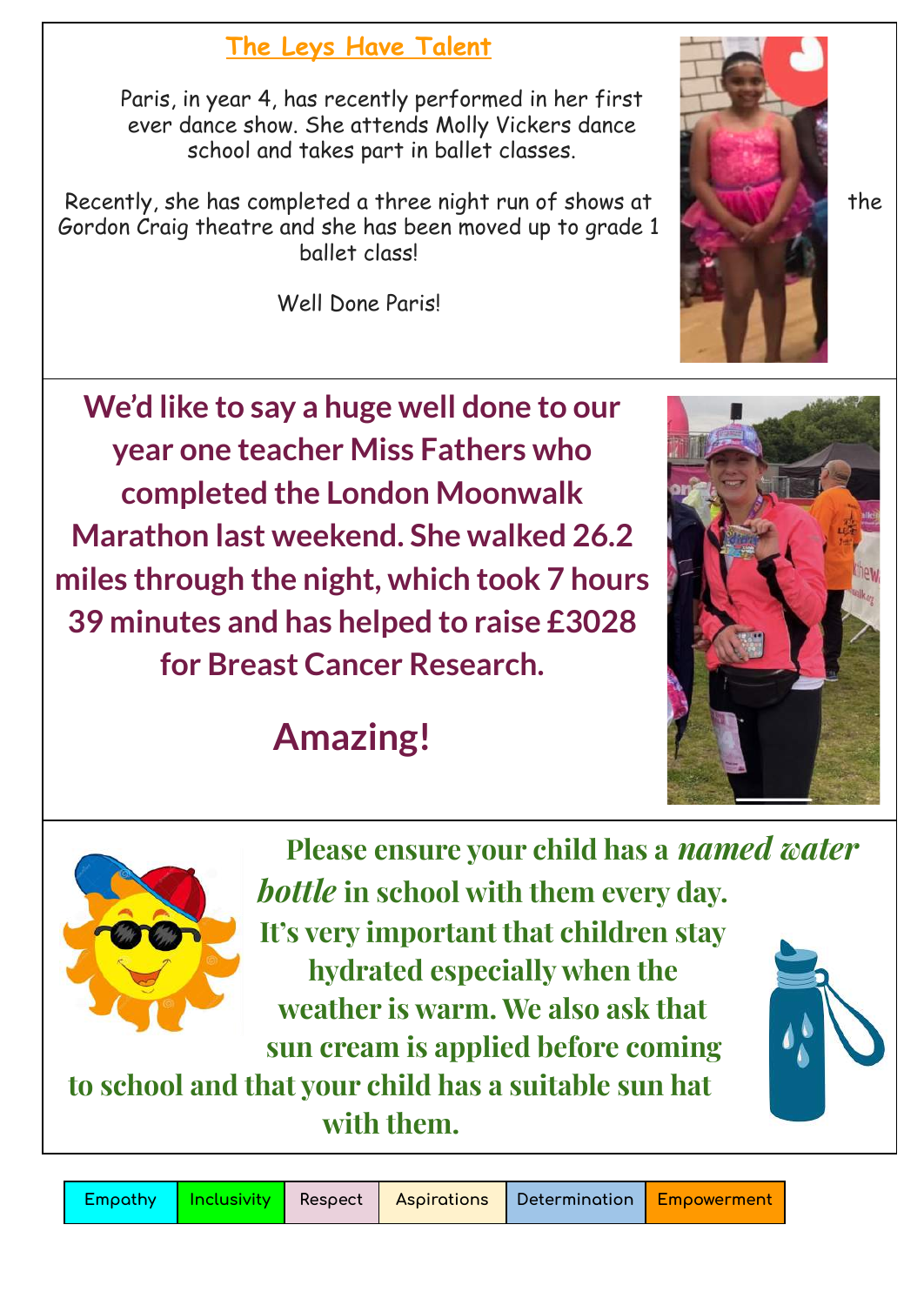#### **New Parent Meeting- infant hall 9.15 to 10am**

**Parents/ Carers will be invited to a meet their child's new class teacher- please see dates below;**

**13.6 Reception 20.6 Year 3 27.6 Year 6 11.7 Year 1**

**Other year group meetings will take place in September 2022**



**Please be aware that the government continues to regard holidays during term time as unauthorised unless there are exceptional circumstances to consider. Parents who decide to take pupils on holiday during term time may incur a fine.**

Please note that the May half term break has been extended on both sides to allow more time for **travelling for planned holidays.**

**Friday 27th May 2022 Occasional Day due to Queen's Platinum Jubilee- school is closed May half term Monday 30th May to Friday 3rd June Monday 6th June Inset Day- School is closed Pupils return on Tuesday 7th June 2022**

## **Don't forget to book on**

**The Leys Fun and Games Club! Breakfast & After-School Club**

**BREAKFAST CLUB**

- **● Breakfast Club runs from 7.30am to 8:45 am and includes breakfast.**
- **● Breakfast club costs £3.50 per child per day.**
- **● Children must be signed into the club by whoever is bringing them to school.**
- Children should not be dropped at the gate and sent into the club on their own. Breakfast on offer **includes such choices as: cereal, toast, croissants, fruit, and fruit juices.**

#### **AFTER SCHOOL CLUB**

- **● After School Club runs from 3.15 to 6.00 pm in two sessions:**
- **● 3.15 – 5:00pm Session A £7.00 per day per child**
- **● 3.15 – 6.00 pm Session B £8.50 per day per child**
- **● A snack such as sandwiches, wraps, cheese, biscuits, and fruits are served to all children attending the after-school club.**

**Planned activities available may include:**

**• Creative art and crafts activities – painting, drawing, cutting, sticking and model making.**

- **• Free play - activities chosen by your child.**
- **• Imaginative play – dressing up and role play.**
- **• Messy play – sand water clay and dough**
- **• Outside play – depending on weather.**
- **• Sports activities – organised by our PE staff.**
- **• Various special events – disco, face painting, cooking, movie & popcorn**

|  |  |  |  | Empathy   Inclusivity   Respect   Aspirations   Determination   Empowerment |  |
|--|--|--|--|-----------------------------------------------------------------------------|--|
|--|--|--|--|-----------------------------------------------------------------------------|--|